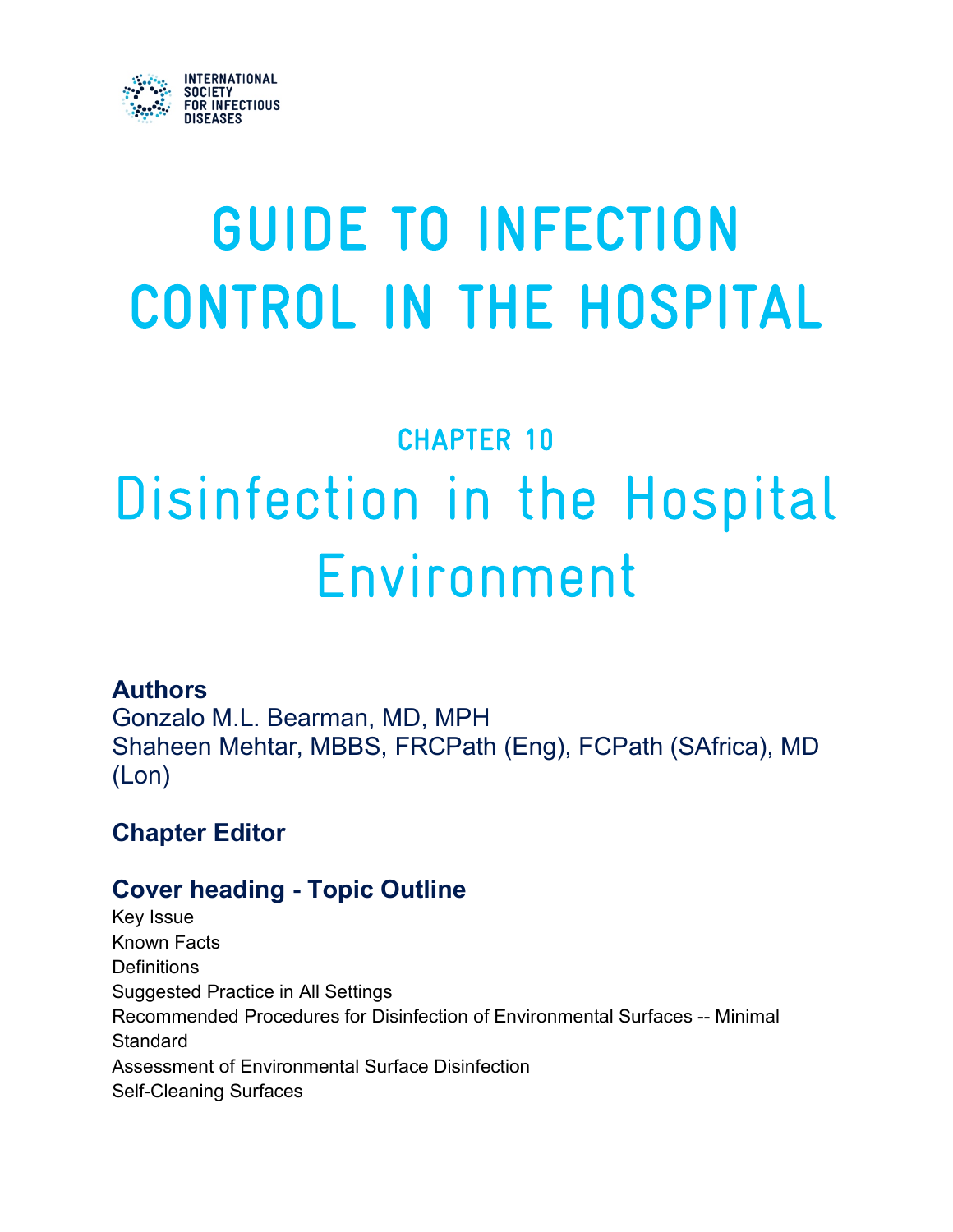Touchless Technologies for Enhanced Terminal Room Disinfection Summary References

*Chapter last updated: June, 2018*

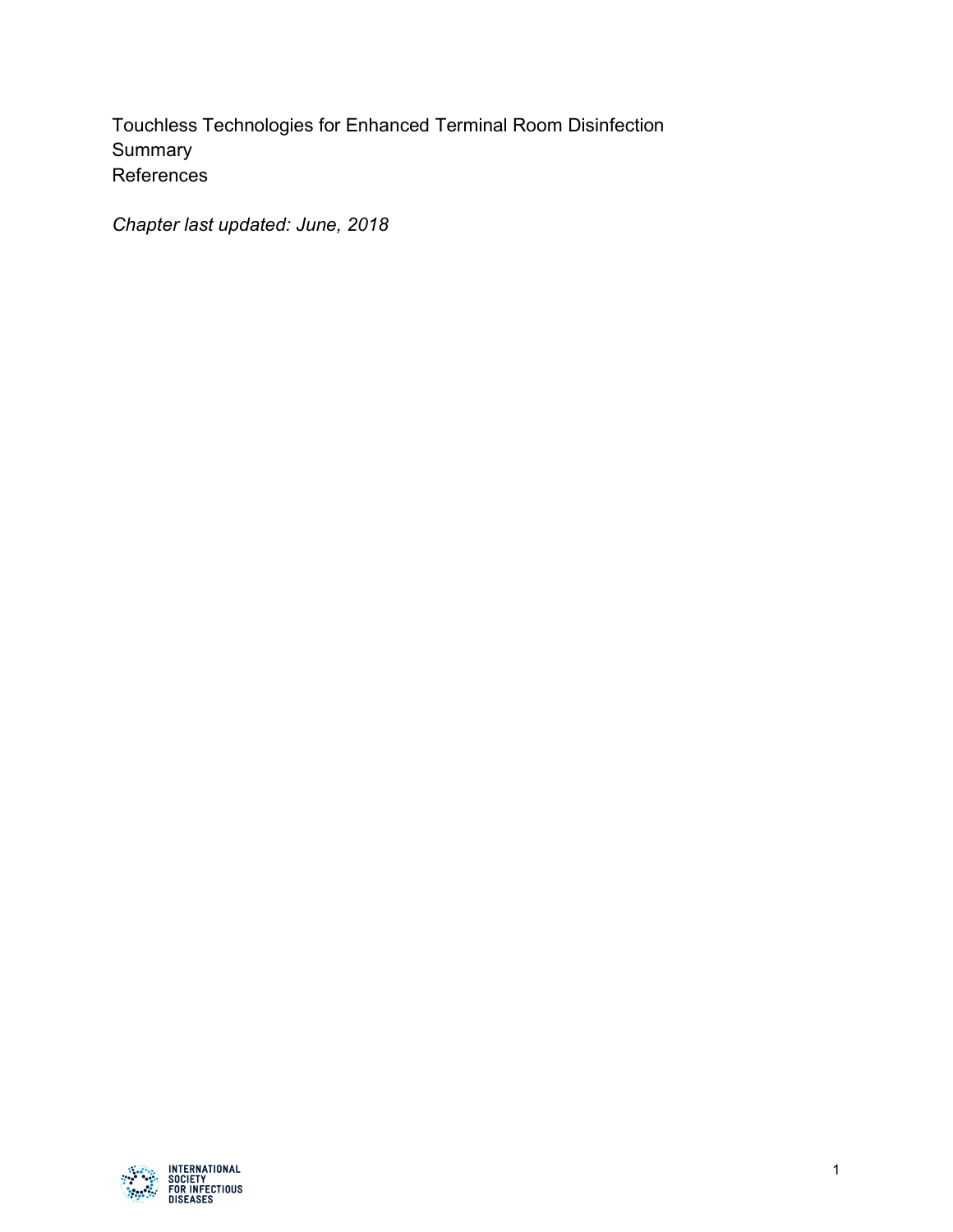## KEY ISSUE

Disinfection of the inanimate environment decreases bioburden and limits cross transmission of pathogens in the hospital.

## KNOWN FACTS

#### • **Definitions:**

- 1. Cleaning is the removal of visible foreign material including biofilm on objects or surfaces and is normally performed either manually or mechanically. It is the first step in environmental sanitation.
- 2. If disinfection is recommended, it must follow cleaning and be applied to a clean surface.
- 3. Touchless cleaning technologies (UV-light and hydrogen peroxide  $(H<sub>2</sub>O<sub>2</sub>)$  emitting robots) may provide an incremental benefit to standard practices by limiting cross-transmission of pathogens via environmental surfaces and may impact rates of *Clostridium difficile* and vancomycin resistant enterococcal infections in the hospital. However, these technologies are mainly available in high-income countries.

## SUGGESTED PRACTICE IN ALL SETTINGS

#### Recommended Procedures for Disinfection of Environmental Surfaces - Minimal Standard

- Clean all surfaces in a patient care area, including beds when visibly soiled or after patient discharge.
- Clean floors, tabletops, and other surfaces regularly (daily or three times per week), when the surface is visibly soiled and as soon as spillage occurs.

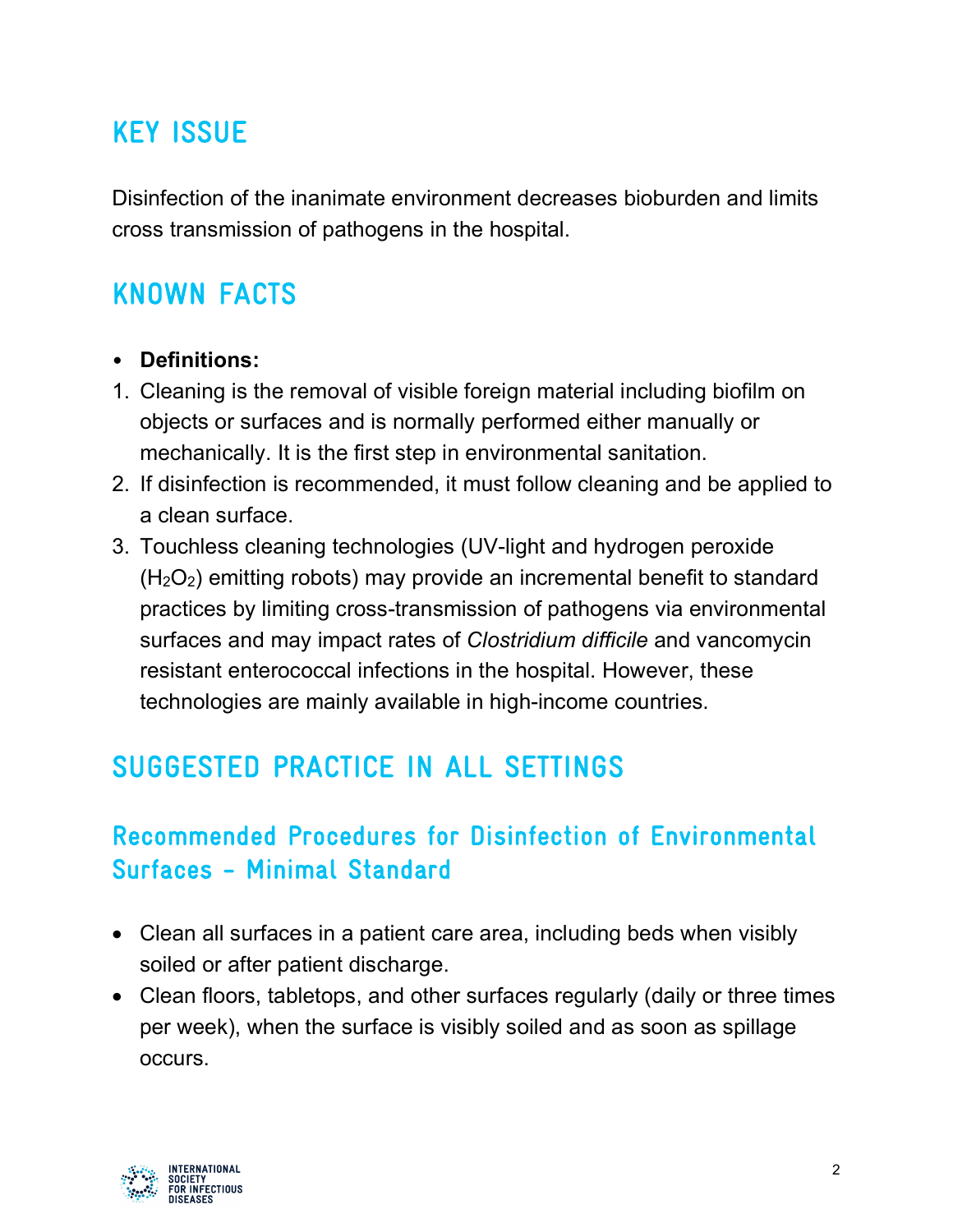- Replace disinfectant detergents regularly (e.g., mopping solution every three patient rooms and/or every hour).
- Use a hospital detergent (with or without a disinfectant) for non-critical surfaces.
- If disinfectants are used to clean infant bassinets in between patients, the surface must be thoroughly cleaned, rinsed, and dried prior to reuse.
- In the case of a blood spill, use protective gloves prior to discarding any sharps and cleaning visible blood with absorbent material. Following cleaning, disinfect the area with an EPA-registered biocide that is labeled for use with human immunodeficiency virus (HIV) or hepatitis B virus (HBV), or freshly diluted sodium hypochlorite solution.

#### Assessment of Environmental Surface Disinfection

- Several potential strategies exist for monitoring compliance and assessing environmental hygiene. No single strategy is considered the gold standard.
	- 1. Visual assessment of cleaning is not reliable since it is open to individual interpretation. If carried out, the process must be validated by an independent evaluation.
	- 2. Adenosine triphosphate (ATP) bioluminescence is a fast and sensitive way to monitor effectiveness of cleaning and/or to implement a modified cleaning regimen. Less than 500 relative light units (RLU) suggest that a surface is clean. Some studies advocate that a more stringent cutoff of 250 RLU should be used. This method is reliable but expensive.
	- 3. Fluorescent markers (UV light) are a useful means of assessing and providing feedback about the frequency that high-touch surfaces are wiped by housekeeping. Complete or partial removal of fluorescent markers during terminal cleaning is correlated with less surface contamination. This method is useful for demonstrating appropriate cleaning of surfaces by detecting the remains of the fluorescent dye.

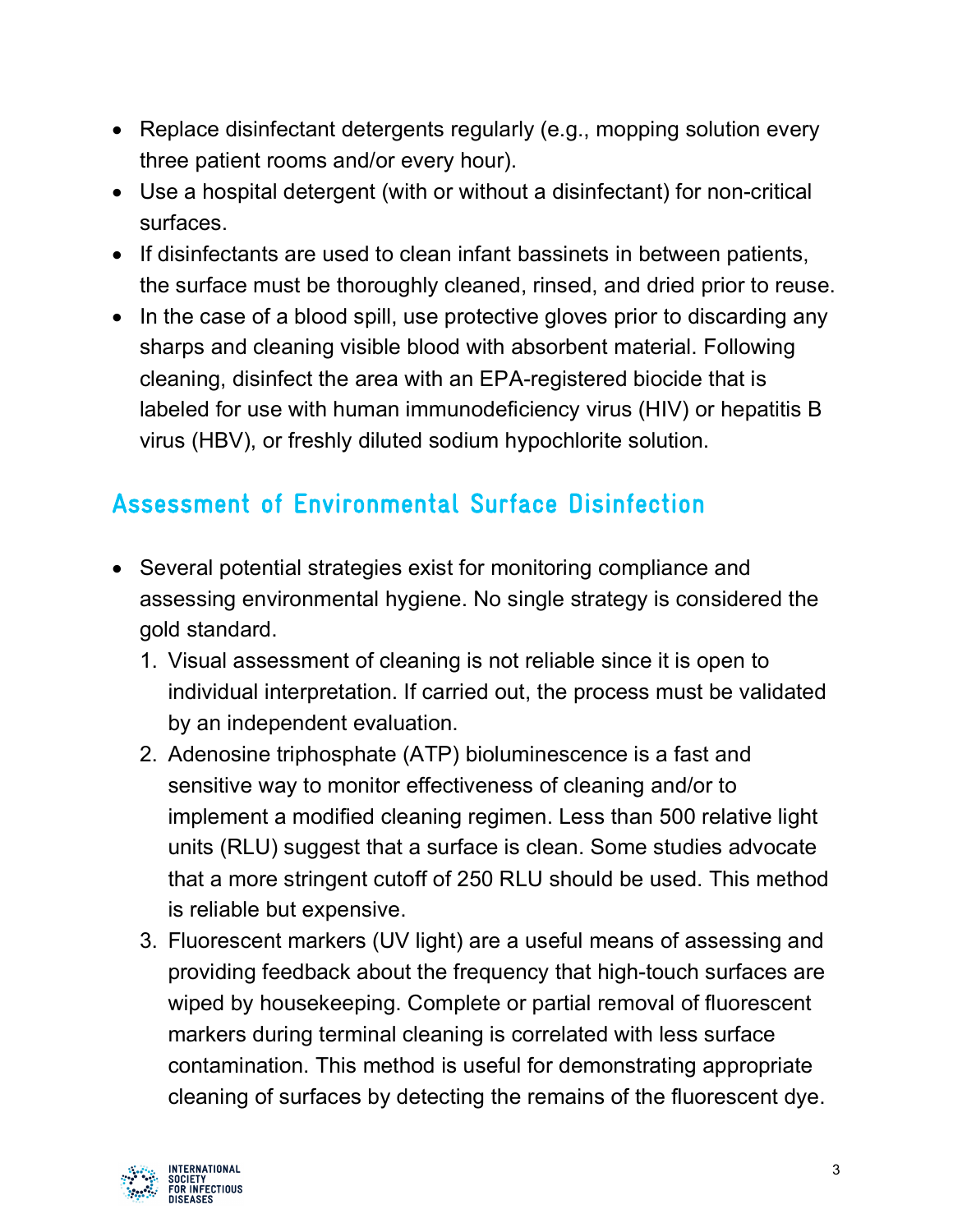#### Self-Cleaning Surfaces

- Hard surface disinfection techniques include, but are not limited to:
	- 1. Copper and copper alloy cladding, silver, and triclosan products incorporated into hard surfaces. Copper technology has potent antimicrobial activity and has shown promise in the reduction of hospital-acquired infections. Silver is known to have intrinsic antimicrobial activity. No evidence of benefit from silver-based products has yet been published. Triclosan has limited spectrum of antimicrobial activity and induces resistance over the long term, making this product of limited use in the clinical setting.
	- 2. Quaternary ammonium salt surfactant coating. This may be another promising technology, but its utility has yet to be proven.

#### Touchless Technologies for Enhanced Terminal Room **Disinfection**

- UV light emitting robots reduce bioburden of a wide spectrum of organisms, including *C. difficile* spores. Published reports suggest that this may reduce both vancomycin-resistant enterococci (VRE) and *C. difficile* infections.
- Hydrogen peroxide vapor emitting robots also result in enhanced terminal room disinfection. Published reports suggest that this may impact VRE infections in the hospital.
- All touchless technology is employed for terminal room disinfection following mechanical (hand) cleaning of the environment.

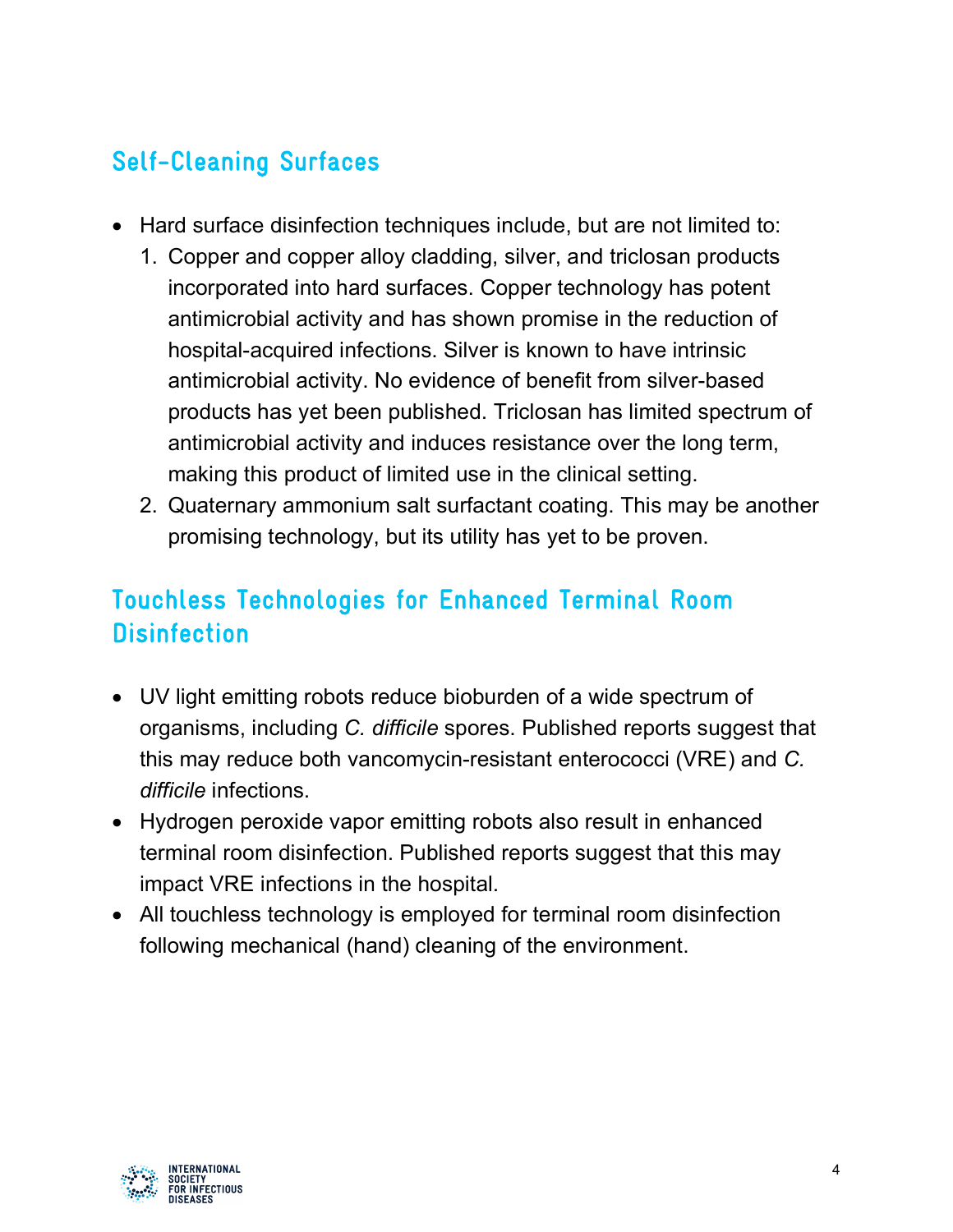### SUMMARY

Daily and terminal room disinfection reduces bioburden on the inanimate environment. This decreases the risk of cross transmission in the hospital. Daily and terminal cleaning with sporicidal agents is preferred. Several mechanisms exist for assessing the adequacy of room disinfection, however no gold standard is referenced. Self-cleaning surfaces, such as copper impregnated textiles, may play a role in infection prevention through further bioburden reduction. Touchless cleaning devices, such as UVC (ultraviolet C radiation) emitting robots or  $H_2O_2$  emitting robots, may further impact terminal disinfection and reduce *C. difficile* and VRE hospitalacquired infections.

### REFERENCES

- 1. Cullen KA, Hall MJ, Golosinskiy A, Division of Healthcare Statistics. Ambulatory Surgery in the United States, 2006. Natl Health Stat Report. 2009; (11):1–25.
- 2. Rutala WA, Weber DJ, and the Healthcare Infection Control Practices Advisory Committee (HICPAC). Guideline for Disinfection and Sterilization in Healthcare Facilities (2008); available at http://www.cdc.gov/hicpac/pdf/guidelines/Disinfection\_Nov\_2008.pdf. Accessed 7 October 2013.
- 3. Rutala WA, Weber DJ. Disinfection and Sterilization in Health Care Facilities: What Clinicians Need to Know. Clin Infect Dis. 2004; 39(5):702–9.
- 4. Rutala WA, Weber DJ. Disinfection, Sterilization, and Control of Hospital Waste. In: Principles and Practice of Infectious Diseases. (7th Edition), Mandell GL, Bennett JE, Dolin R. (Eds). Churchill Livingstone Elsevier, Philadelphia, PA: 2009; 3677–95.